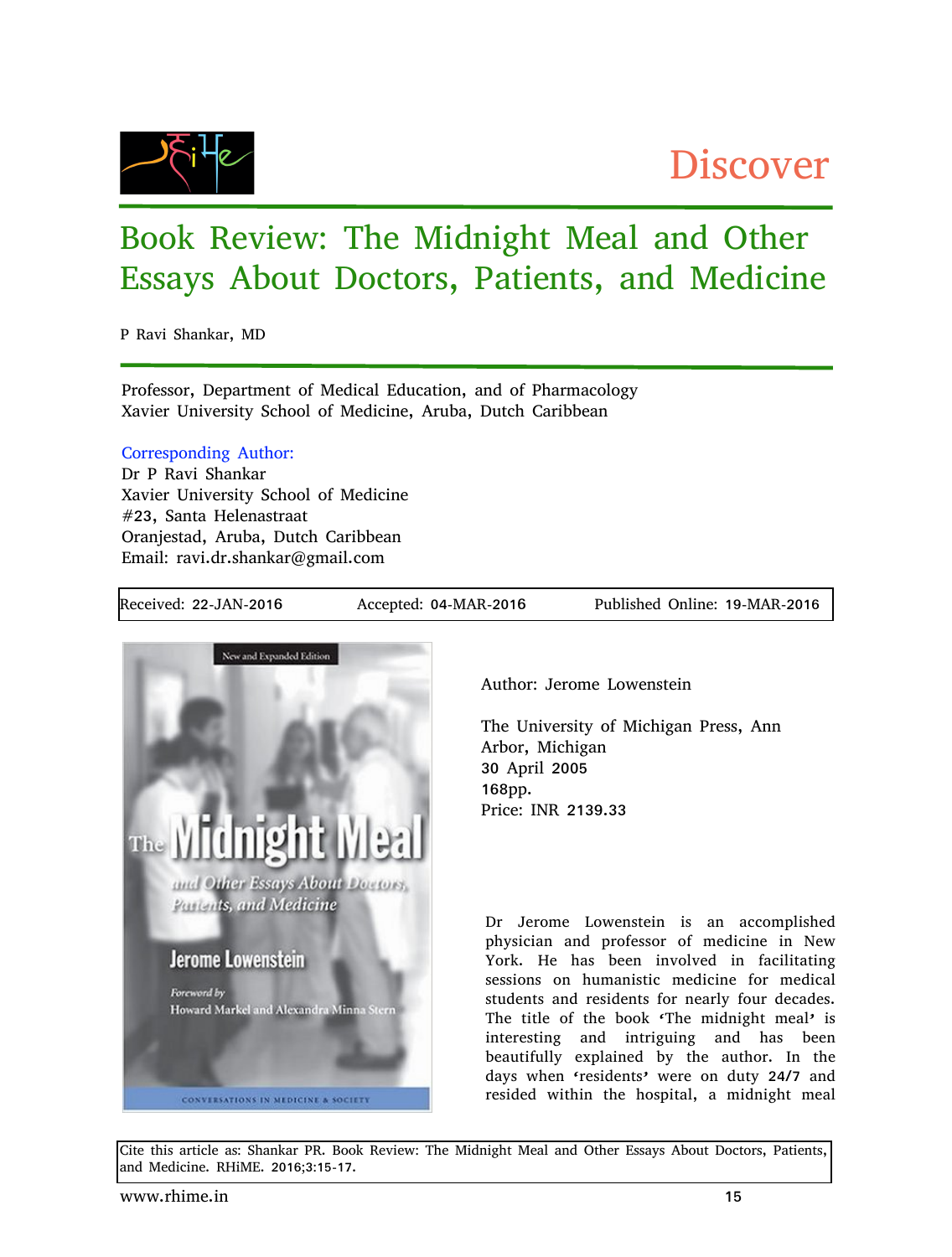was offered to them in the hospital canteen. It was usually a mix of leftovers from different meals served during the day. In the olden days by around midnight things had quieted down somewhat and the meal offered residents an opportunity to get together, take a well-earned break, obtain nourishment, exchange notes about interesting patients and events, and discuss how their day had progressed.

With the introduction of the shift system and restricted working hours the midnight meal no longer happens. The last four decades have seen dramatic changes in medicine. There has been a huge influx of technology impacting both the diagnosis and treatment of illness. Computers are now ubiquitous in medicine and medical records, laboratory reports, X-rays, CT scans and other radiological reports and textbooks, journals and other information sources are increasingly being accessed digitally. Medicine has become a hectic, 24/7 operation. Keeping in mind patient safety and the wellbeing of residents, restrictions have been placed on the duty hours of residents in the United States and many developed nations.

Dr Lowenstein provides a succinct history of how the restrictions on resident working hours were first implemented in New York State and were slowly adopted across the US. Long working hours and sleep deprived residents have been implicated in various medical errors. Restricted working hours were introduced to combat this problem and to protect patients.

In a series of essays in this well written book, Dr Lowenstein describes these dramatic changes. With better, more effective treatments and shorter recovery times following procedures and surgeries, patients spend less time in hospitals and are often examined and treated as outpatients and in the community. The traditional natural history of progression of diseases and the long healing and recovery process are rarely seen. With increasing use of technology the traditional emphasis on history taking and on physical examination has been reduced. Doctors are spending increasing amounts of

time poring over reports and investigations and less time with the patient. Evidencebased medicine (EBM) is also discussed in some detail. The gold standard of EBM is the randomized clinical trial which is at best a modified version of how a medicine or procedure would be used in real life. The author has spent most of his life at the Bellevue Hospital in New York and his chapter about the hospital makes for interesting reading.

The author describes the biomolecular revolution in medicine in his book. He mentions how basic science departments have expanded in medical schools in developed nations and talks of the emphasis on research and on grants to sustain the research. There are competing demands on faculty time which may reduce that available for teaching. There has been a lot of discussion on the decrease in empathy and compassion which occurs as students progress through medical school. Medical humanities programs were introduced in the 1980s based on the premise that compassion and empathy can be taught. Additionaly, humanities are thought to promote personal health of doctors and students, promote wellness and provide a creative outlet to deal with the tensions and strains of medical student life and practice.

Dr Lowenstein briefly describes patients as teachers and how as medical students, residents and practicing physicians, we continue to learn from our patients. With shorter periods of hospitalization and increasing levels of education and economic prosperity there is a reluctance among patients to be involved in teaching medicals students. Even in developing nations like India, the economically disadvantaged mainly visit government hospitals and medical colleges for treatment. Also there is an increasing trend towards increasing objectivity and standardization of teaching and assessment. This has led to the development of the standardized patient, who is a trained actor playing the role of a patient. There is an increasing trend toward simulation and using standardized patients in medical education. The author is ambivalent about these developments.